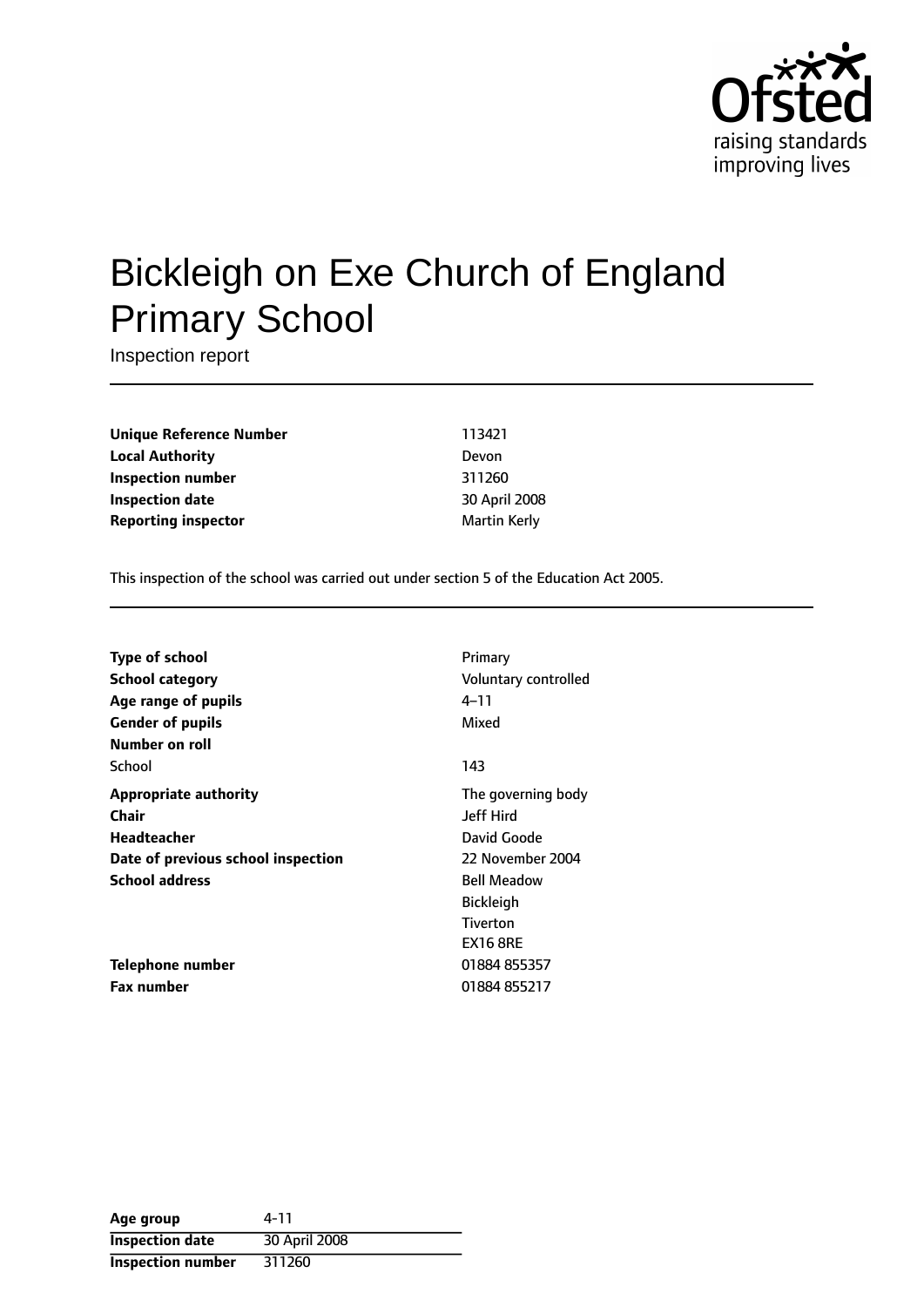© Crown copyright 2008

.

#### Website: www.ofsted.gov.uk

This document may be reproduced in whole or in part for non-commercial educational purposes, provided that the information quoted is reproduced without adaptation and the source and date of publication are stated.

Further copies of this report are obtainable from the school. Under the Education Act 2005, the school must provide a copy of this report free of charge to certain categories of people. A charge not exceeding the full cost of reproduction may be made for any other copies supplied.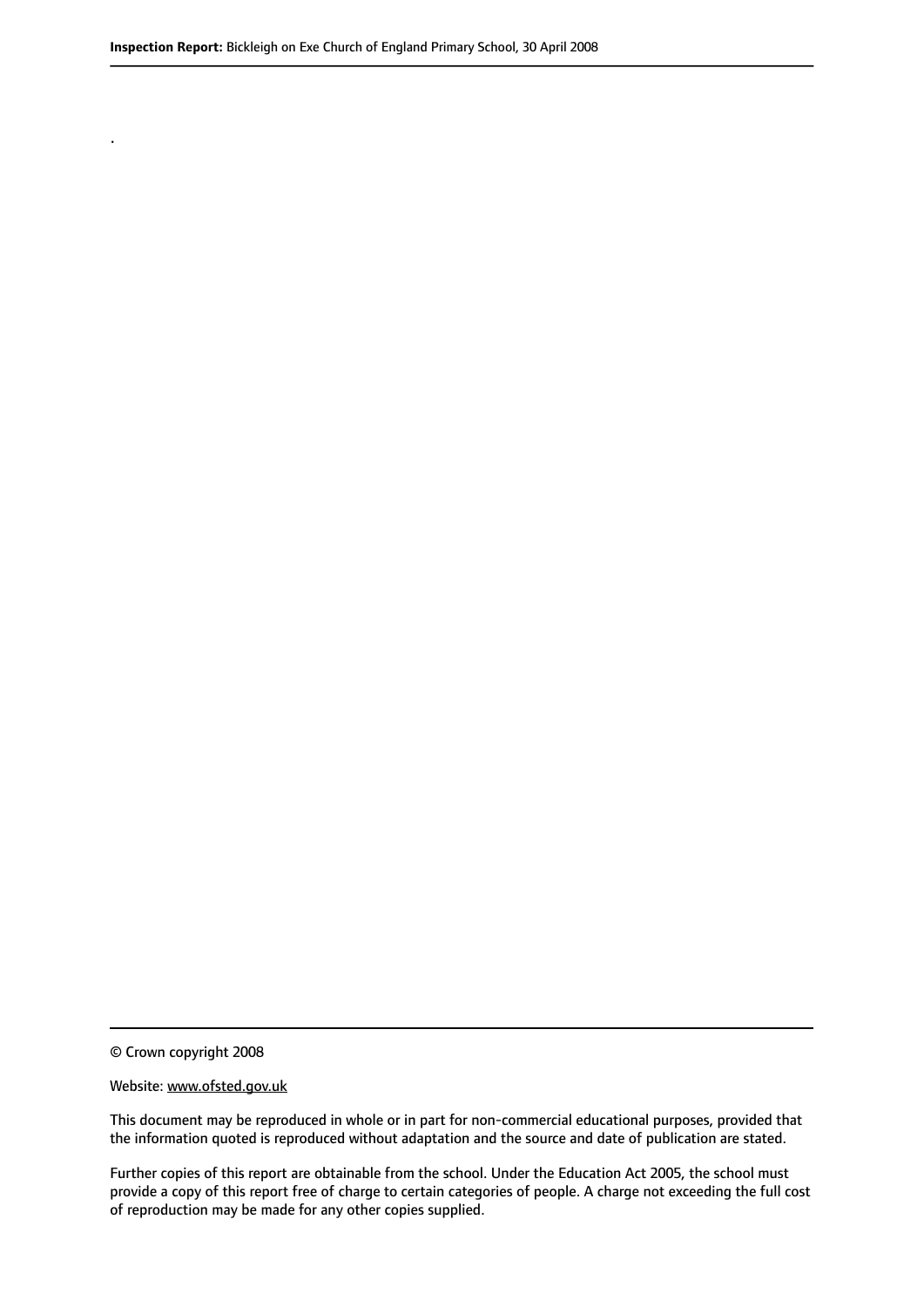## **Introduction**

The inspection was carried out by one Additional Inspector who evaluated the overall effectiveness of the school and investigated the following. • The achievement of pupils and the current progress being made by pupils of all abilities, particularly in writing. • Trends and variations in the quality of teaching. • Progress in developing a thematic approach to the curriculum reflecting pupils' interests and the structure of each class. Evidence was gathered from observations around the school, discussions with pupils, staff and governors, and analyses of the school's working documents and the questionnaires completed by parents. Other aspects of the school were not inspected in detail, but the inspector found no evidence to suggest that the school's own assessments, as given in its self-evaluation, were not justified, and these have been included where appropriate in this report.

#### **Description of the school**

Although this school is smaller than average, numbers are stable and it is oversubscribed. Few pupils come from the immediate village with the large majority travelling from other villages, small rural communities and the nearby town of Tiverton. All five classes have pupils from more than one year group and four of the year groups are split between neighbouring classes. Almost all pupils are White British with none learning English as an additional language. The attainment of children on entry is particularly varied but is broadly in line with that expected for their age. The proportion of pupils with learning difficulties and/or physical disabilities is close to average but there are more pupils with a statement of special educational need than usual in schools of this size. After a period of stability, there have been several changes in teaching staff in the last year.

#### **Key for inspection grades**

| Outstanding  |
|--------------|
| Good         |
| Satisfactory |
| Inadequate   |
|              |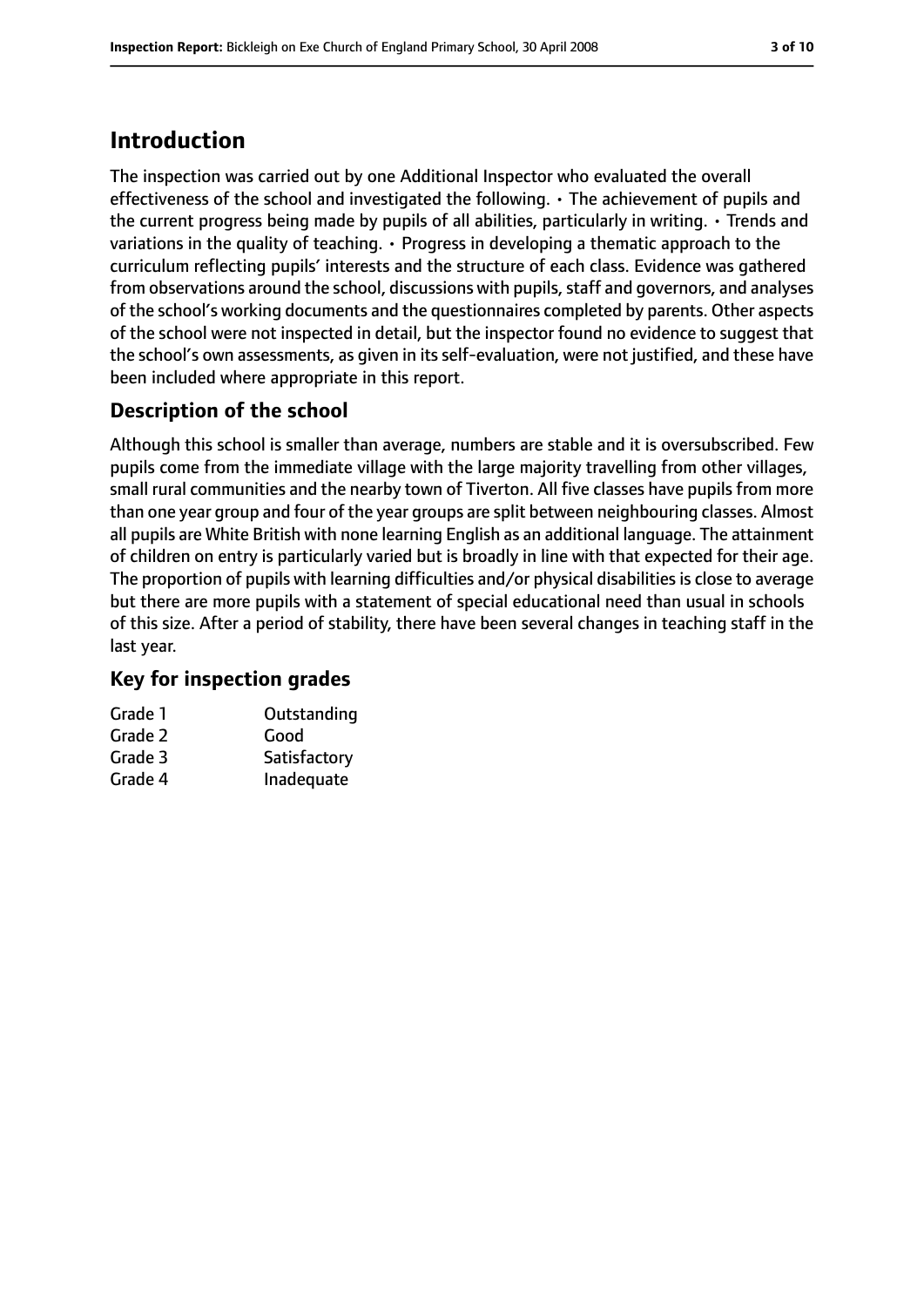## **Overall effectiveness of the school**

#### **Grade: 2**

This good school serves its community well. It has many strengths and few areas in need of improvement. Pupils achieve well and attain above average standards by the time they leave the school. The very experienced leaders are committed to providing pupils with an exceptional range of experiences and this leads to the pupils' clear enjoyment of school. All pupils are equally valued and welcomed. The large majority of parents appreciate the school's many qualities. One reflected the feelings of others by writing, 'My son is always very happy and keen to go to school.' Others commented positively on 'building the children's self-confidence' and 'the excellent range of additional activities'. The school carries out frequent checks on its performance and has an accurate view of its strengths and areas for development. This has enabled it to make significant progress since the last inspection and it is well placed to improve further.

Children in the Foundation Stage make good progress in their first year in school. This good progress is maintained throughout the school by pupils of all abilities, including those with learning difficulties and/or physical disabilities. Standards fluctuate a little because of the small numbers in each year group, but are usually above average. Standards in writing have been less consistent than in reading, mathematics and science, but have improved recently following substantial additional work by the school, including extra support for individual pupils and small groups. Standards rose in national tests in 2006 and again in 2007, with more pupils exceeding national expectations than predicted. Pupils currently in Years 2 and 6 are well on track to attain their challenging targets and maintain these above average standards. The good development of a range of study skills and attitudes, including research, problem solving and the use of computers, prepares pupils well for the next stage of their education and adult life.

The pupils' good progress is directly related to the consistently good teaching and learning. This has been maintained during recent staff changes and is found throughout the school. Teachers plan well together. They have appropriately high expectations and provide stimulating activities that motivate pupils and create a sense of fun in many lessons. The outstanding range and quality of enriching activities beyond the classroom is a major feature of the school and contributes to the overall good curriculum. These experiences include camping and residential experiences from Year 2 upwards, and frequent sporting and musical events and performances that strengthen pupils' cultural development. The curriculum is based on a two-year programme to reflect the mixed-year classes and avoid repetition. The school has embarked on a major review of this curriculum, intended to develop themes across subjects. It has made a good start, but has not yet clearly established the full scope of this review or provided sufficient guidance to teachers on links between subjects and how progression in learning key skills will be achieved. Teachers assess pupils' learning well and this enables them to set work that is usually matched accurately to the wide range of abilities in their mixed-year classes, with some pupils moving between classes for certain activities, for example, when practising letters and sounds work in classes 1 and 2. Some, but not all classrooms, contain good displays and guidance, including key vocabulary and number patterns, related to concepts being learnt. The introduction of 'home writing books' has helped strengthen the involvement of parents in their children's writing and has contributed to the improvements in the quality of writing. Teachers mark work conscientiously, often providing encouragement and some feedback about how to improve, but they miss opportunities to relate this to any short-term targets they have agreed with pupils. The use of learning targets is inconsistent and has a low profile in some classes and in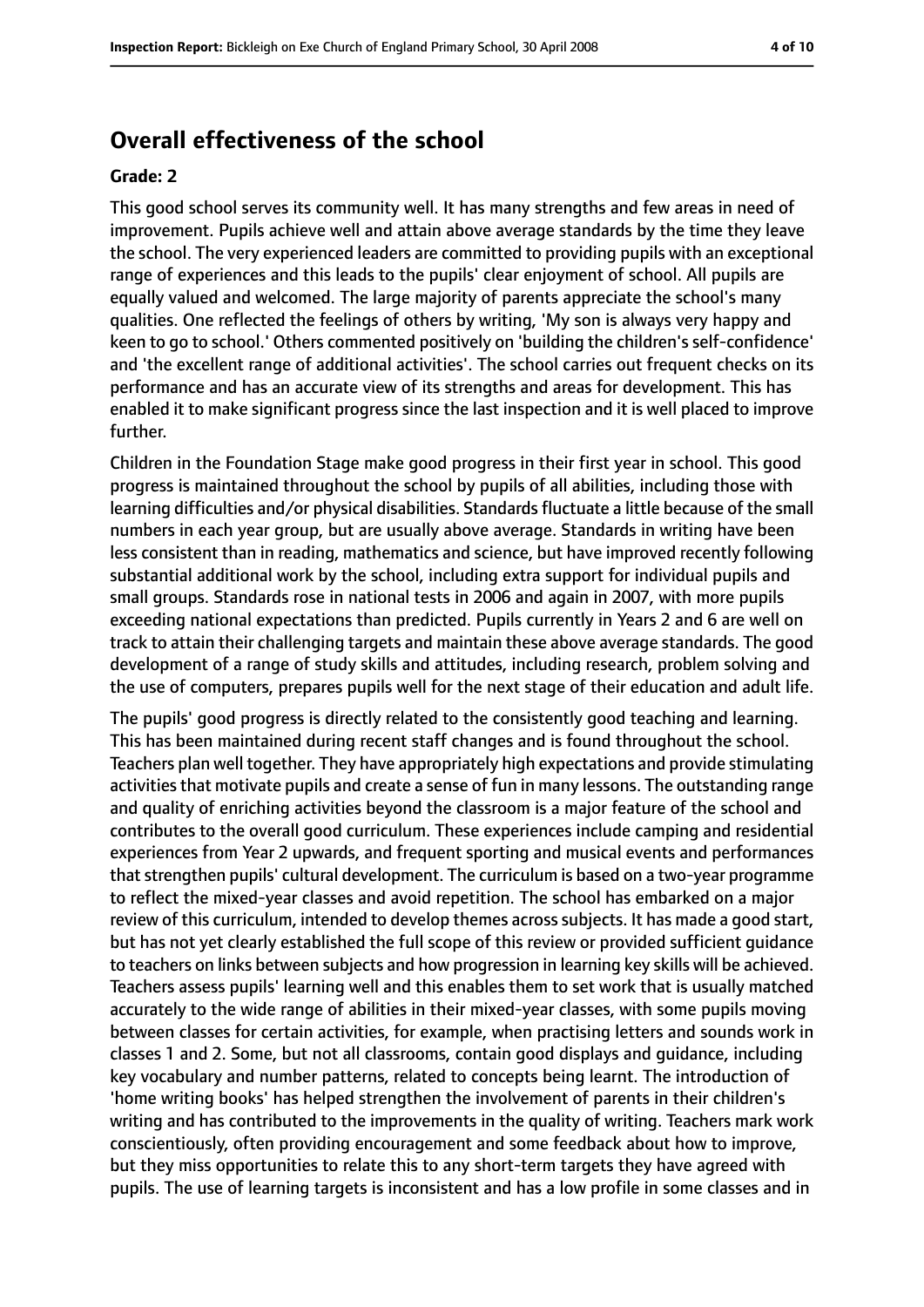pupils' workbooks. Not all pupils are clear about what the priorities are for them to improve their work in English and mathematics. That apart, the care, guidance and support for pupils are at least good and, for specific pupils at certain times, they are exemplary. Staff undertake substantial training to enable them to respond to pupils' specific needs and the headteacher and governors are careful to deploy staff with the right expertise to work with those pupils in greatest need. This contributes well to these pupils' confidence and academic progress.

All the statutory procedures designed to safeguard pupils are implemented rigorously. Pupils report feeling safe and well cared for throughout the day in school and are clear about who they would approach if they had a problem. Their good understanding of how to keep themselves safe is promoted by the use of imaginative materials in lessons and visits from people such as a local police officer. They behave well in lessons and around the school. There are well-structured and effective systems for supervising them at all times in the very well maintained and stimulating outdoor areas. Nevertheless, a small minority of parents expressed concerns about the arrangements for supervision at playtimes and before and after school. The headteacher and governors monitor these arrangements and are committed to working with parents to reassure them about the levels of supervision.

Within pupils' good personal development and well-being there are some very strong features. Attendance is excellent, being well above the national average and reflecting pupils' enthusiasm for school. School councillors readily offer a long list of things they like about the school but struggle to suggest how it could be improved. Many pupils become involved in local village events and fund raising events for local and national charities. They conscientiously take on responsibilities in helping run the school, such as being peer mediators, class councillors and playground equipment monitors. The paired reading initiative, which most of them carry out diligently, gives them all a chance to support one another. Pupils are very keenly aware of the importance of a healthy diet and physical exercise and enthusiastically participate in a wide range of strenuous activities such as the Exmoor challenge, about which one parent wrote, 'My son lives and dies for it.' The school recently received Healthy School and Sportsmark awards in recognition of its excellent work in these aspects.

The headteacher has a strong commitment to promoting pupils' academic progress and personal development and this is a key factor of the good leadership and management. He uses his considerable experience to ensure the school operates smoothly. He involves colleagues well in carefully checking and reviewing the school's performance, constantly reflecting on how to improve the school further. There are good systems to track the progress of pupils towards their challenging long-term targets and this helps promote the above average standards. Governors fulfil their roles well. They have a good understanding of the school's strengths and areas for development and are fully involved in the strategic decision making process, for example in proposed changes to the structure of the leadership team.

#### **Effectiveness of the Foundation Stage**

#### **Grade: 2**

Children quickly settle into school, in a class with a few older pupils and where there are established routines. There are wide variations in their attainment on entry. Children of all abilities progress well in all six areas of learning, particularly in their knowledge and understanding of the world, which is below expectations on arrival. Most attain the learning goals expected for their age and a larger than average proportion exceeds them, except in writing where attainment is broadly average. The teacher and teaching assistants carefully observe the children when engaged in independent activities to assess their responses and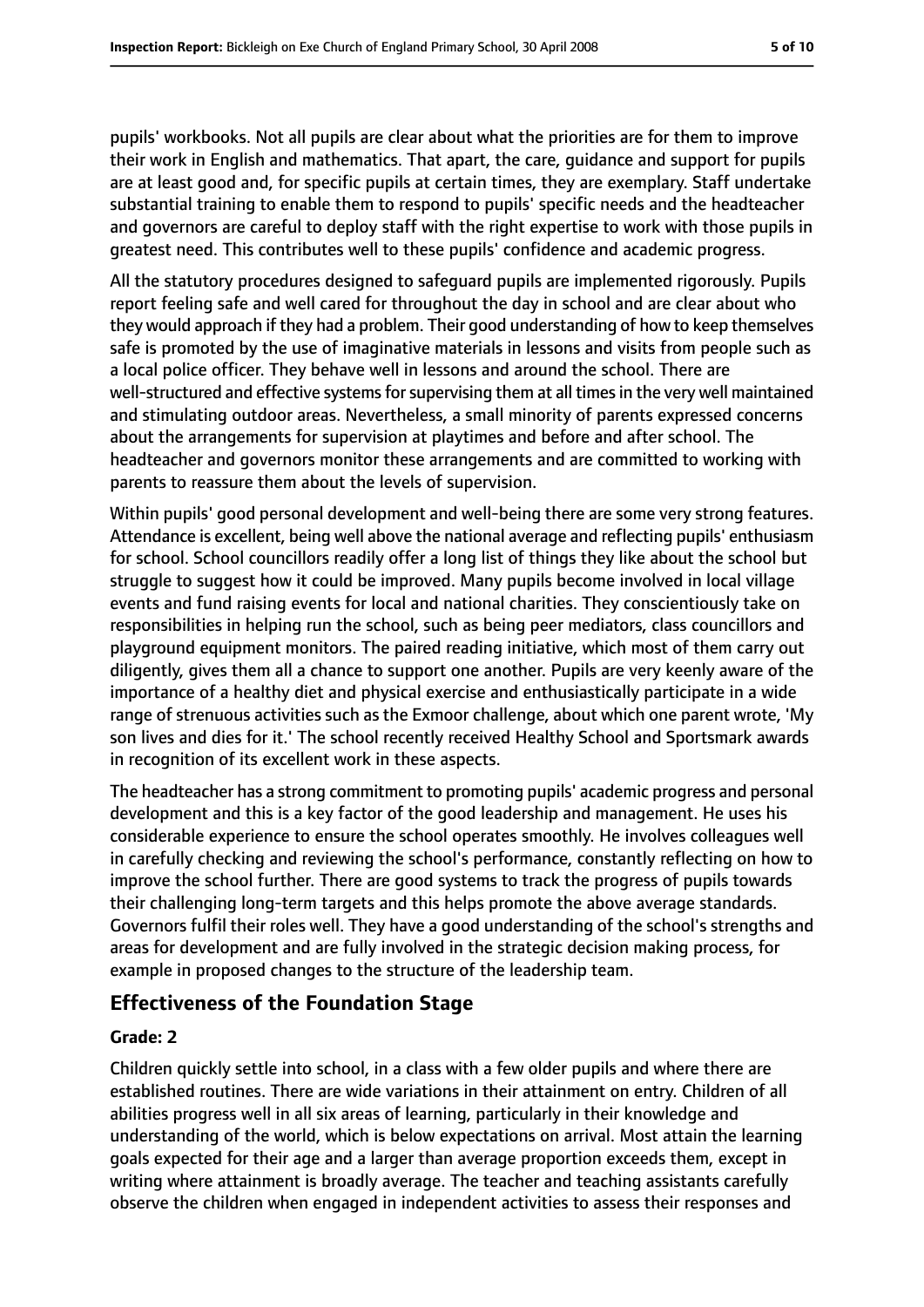carefully plan new activities to extend their experiences. Difficulties with access to the outdoor areas and sharing a class with older pupils restrict opportunities for children to choose freely or move spontaneously in and out of doors, and this limits the range of activities available at times and the development of their independent learning skills.

#### **What the school should do to improve further**

- Develop more consistent ways of helping pupils to be clearer about their short-term targets, the next steps in their learning and what they need to practise and improve.
- Ensure the developing thematic approach to the curriculum provides teachers with clear guidance about the links to be made between subjects and the planned progression of key skills in mixed-year classes.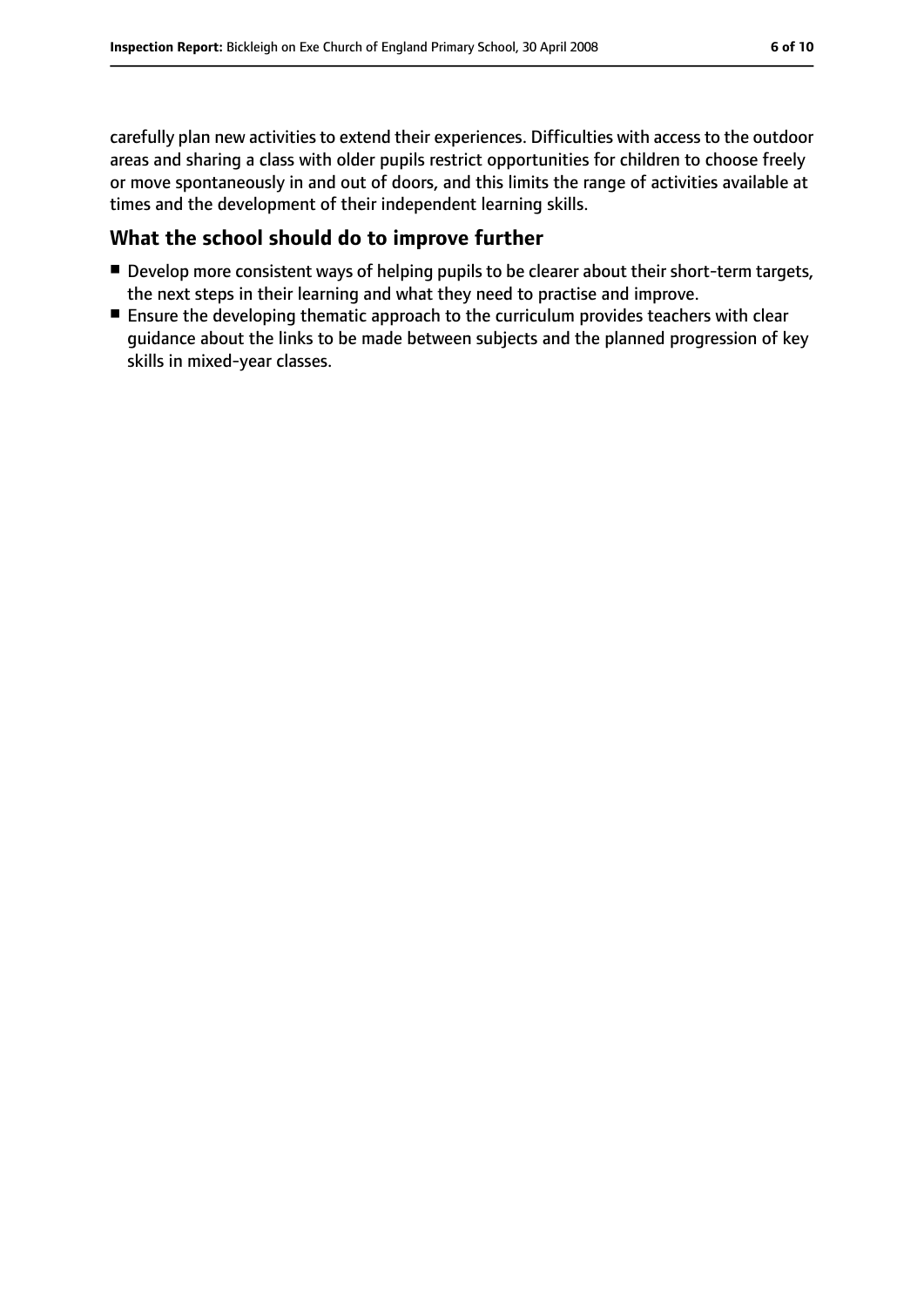**Any complaints about the inspection or the report should be made following the procedures set out in the guidance 'Complaints about school inspection', which is available from Ofsted's website: www.ofsted.gov.uk.**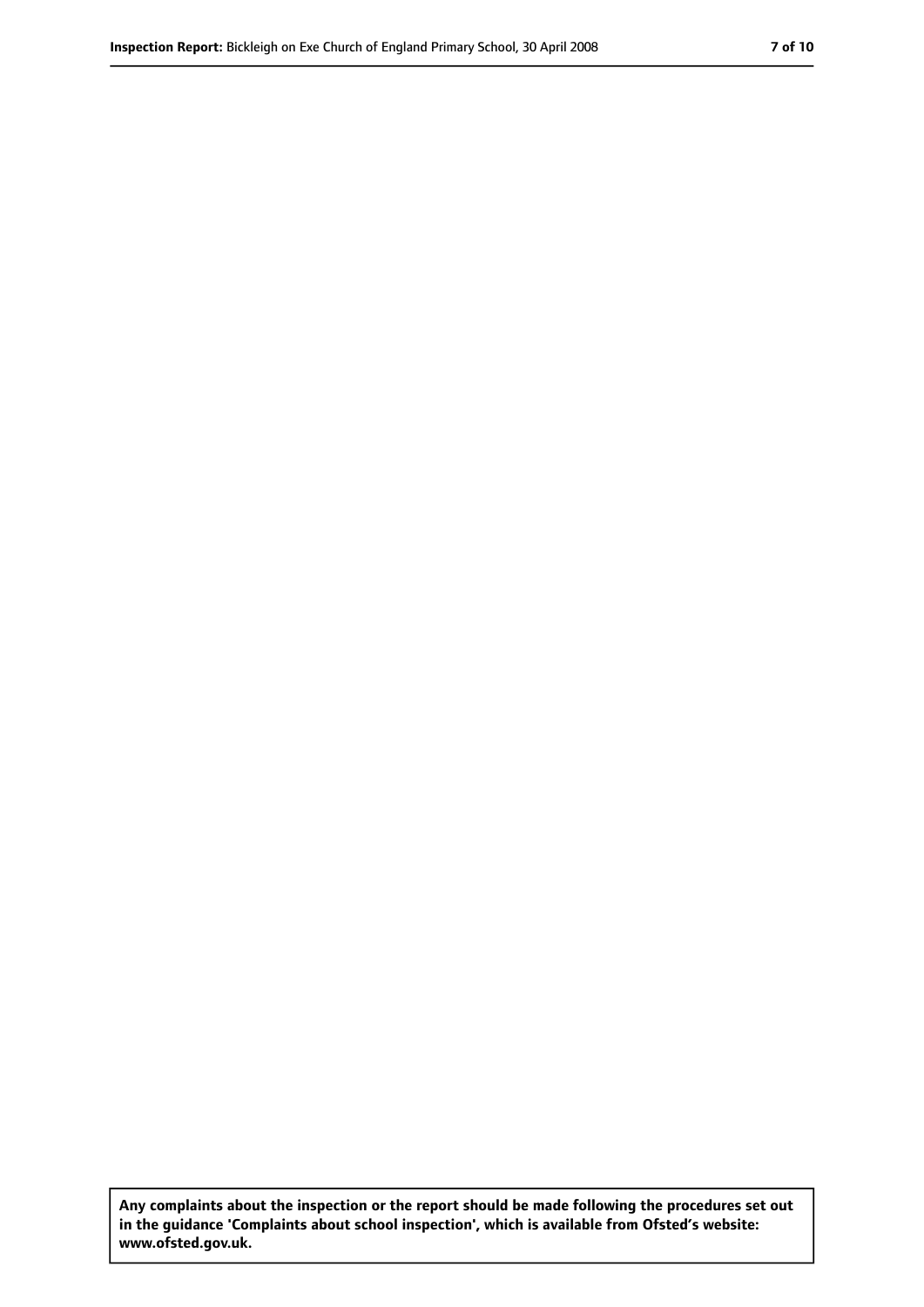# **Inspection judgements**

| $^{\backprime}$ Key to judgements: grade 1 is outstanding, grade 2 good, grade 3 satisfactory, and | <b>School</b>  |
|----------------------------------------------------------------------------------------------------|----------------|
| arade 4 inadeguate                                                                                 | <b>Overall</b> |

### **Overall effectiveness**

| How effective, efficient and inclusive is the provision of education, integrated<br>care and any extended services in meeting the needs of learners? |     |
|------------------------------------------------------------------------------------------------------------------------------------------------------|-----|
| Effective steps have been taken to promote improvement since the last<br>inspection                                                                  | Yes |
| How well does the school work in partnership with others to promote learners'<br>well-being?                                                         |     |
| The effectiveness of the Foundation Stage                                                                                                            |     |
| The capacity to make any necessary improvements                                                                                                      |     |

#### **Achievement and standards**

| How well do learners achieve?                                                                               |  |
|-------------------------------------------------------------------------------------------------------------|--|
| The standards <sup>1</sup> reached by learners                                                              |  |
| How well learners make progress, taking account of any significant variations between<br>groups of learners |  |
| How well learners with learning difficulties and disabilities make progress                                 |  |

#### **Personal development and well-being**

| How good is the overall personal development and well-being of the<br>learners?                                  |  |
|------------------------------------------------------------------------------------------------------------------|--|
| The extent of learners' spiritual, moral, social and cultural development                                        |  |
| The extent to which learners adopt healthy lifestyles                                                            |  |
| The extent to which learners adopt safe practices                                                                |  |
| How well learners enjoy their education                                                                          |  |
| The attendance of learners                                                                                       |  |
| The behaviour of learners                                                                                        |  |
| The extent to which learners make a positive contribution to the community                                       |  |
| How well learners develop workplace and other skills that will contribute to<br>their future economic well-being |  |

#### **The quality of provision**

| How effective are teaching and learning in meeting the full range of the<br>learners' needs?          |  |
|-------------------------------------------------------------------------------------------------------|--|
| How well do the curriculum and other activities meet the range of needs<br>and interests of learners? |  |
| How well are learners cared for, guided and supported?                                                |  |

#### **Annex A**

 $^1$  Grade 1 - Exceptionally and consistently high; Grade 2 - Generally above average with none significantly below average; Grade 3 - Broadly average to below average; Grade 4 - Exceptionally low.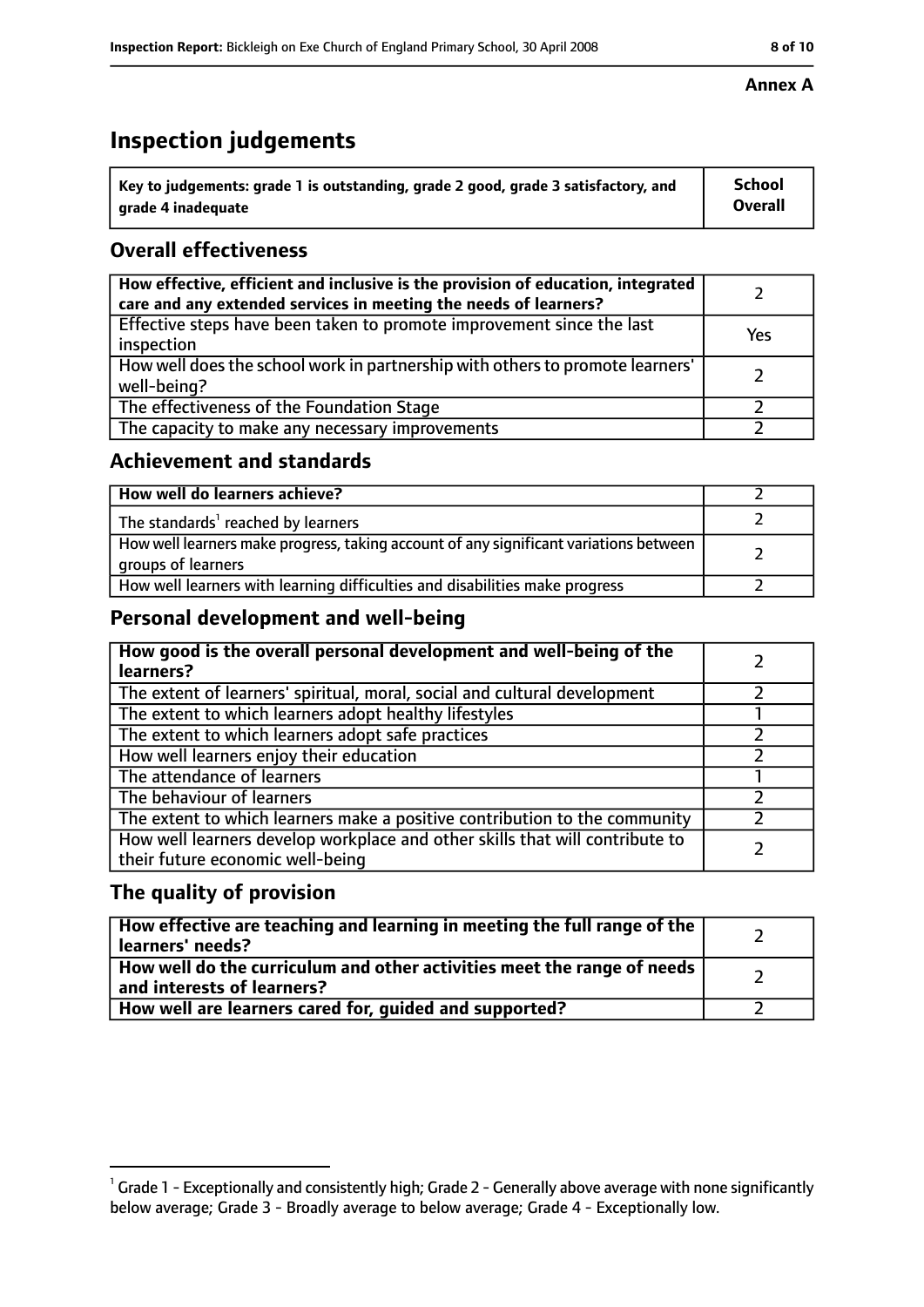# **Leadership and management**

| How effective are leadership and management in raising achievement                                                                              |           |
|-------------------------------------------------------------------------------------------------------------------------------------------------|-----------|
| and supporting all learners?                                                                                                                    |           |
| How effectively leaders and managers at all levels set clear direction leading<br>to improvement and promote high quality of care and education |           |
| How effectively leaders and managers use challenging targets to raise standards                                                                 | フ         |
| The effectiveness of the school's self-evaluation                                                                                               |           |
| How well equality of opportunity is promoted and discrimination tackled so<br>that all learners achieve as well as they can                     |           |
| How effectively and efficiently resources, including staff, are deployed to<br>achieve value for money                                          |           |
| The extent to which governors and other supervisory boards discharge their<br>responsibilities                                                  | 7         |
| Do procedures for safequarding learners meet current government<br>requirements?                                                                | Yes       |
| Does this school require special measures?                                                                                                      | <b>No</b> |
| Does this school require a notice to improve?                                                                                                   | No        |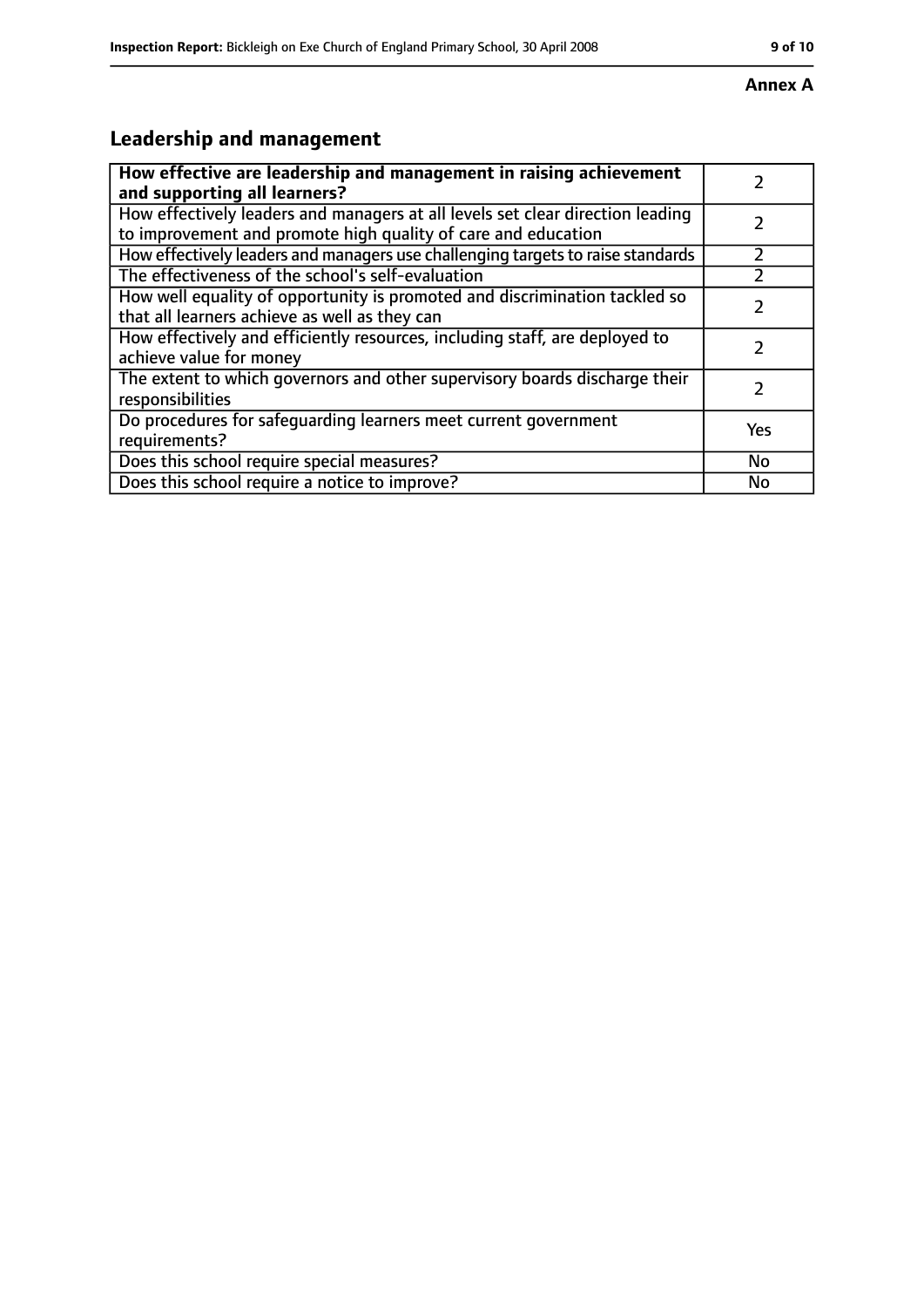#### **Annex B**

## **Text from letter to pupils explaining the findings of the inspection**

2 May 2008

#### Dear Children

Inspection of Bickleigh on Exe Church of England Primary School, Tiverton EX16 8RE

Thank you for the way you all made me feel very welcome when I visited your school. I thoroughly enjoyed talking to some of you, visiting your classrooms and seeing some of your work. I was particularly impressed by the ways you try to keep fit and healthy and by how many of you are keen to contribute to the running of the school. You were right to tell me that Bickleigh on Exe is a good school. Here are some more of the highlights I found during my visit.

- You enjoy school very much, especially all the extra activities such as the Exmoor challenge, the overnight camps and sports events provided by your teachers; I think these great activities are among the reasons that encourage just about all of you to come to school every day.
- You behave well and help look after the school and one another very thoughtfully.
- The teachers plan interesting lessons and often make them fun, you obviously listen carefully, try hard and this helps you make good progress.
- Everyone who works at the school takes good care of you and makes sure you are safe; a few of your parents are a bit concerned about supervision outside but there is always someone on hand to watch over you; you are very fortunate to have so many interesting things to do in the school grounds.
- The headteacher and staff are always thinking of ways to improve the school.

I have asked the headteacher, staff and governors to work together on two things to make the school even better.

- Consider ways to help you be clearer about your short-term targets in literacy and numeracy, what you need to practise and how you can improve.
- Make sure the new ideas the school has for making your work even more interesting contain clear guidance to teachers about links between subjects and when to introduce new skills for you to learn.

I know you will want to help the headteacher and you may well have your own ideas about how to improve the school further. Good luck in the rest of this summer term.

Yours sincerely

Martin Kerly Lead inspector